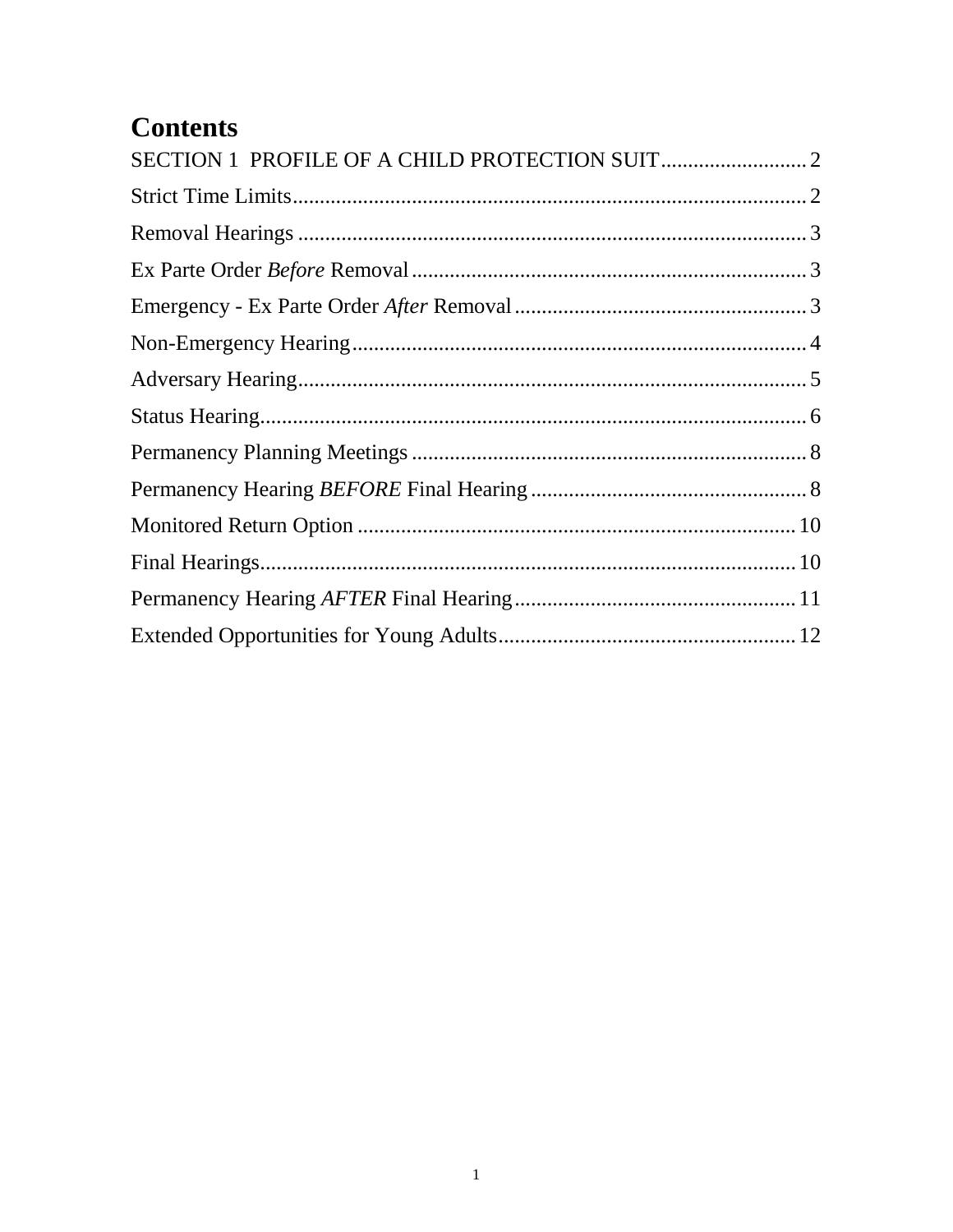### <span id="page-1-0"></span>**SECTION 1 PROFILE OF A CHILD PROTECTION SUIT**

February 2016

The Texas Family Code mandates court oversight of a child protection lawsuit from the time a child is removed until a final order is entered, and if DFPS remains a party to the lawsuit, supervision continues after a final order. At each juncture, the statutory scheme requires measured progress in the form of specific duties and functions that must be performed to ensure timely resolution of a case.

### <span id="page-1-1"></span>**Strict Time Limits**

The driving force behind the statutory scheme is the requirement that no later than one year after DFPS is named conservator, the court must either commence trial on the merits or dismiss the lawsuit.<sup>1</sup> This deadline requires that counsel for the agency carefully track the date DFPS is first named temporary managing conservator, calculate the mandatory dismissal date and calendar interim dates.

In extremely limited circumstances, a court can retain the suit beyond the one year time limit. This deadline can be extended no more than 180 days, if the court finds that "extraordinary circumstances" make it necessary for the child to remain in the temporary conservatorship of DFPS and that continuing the order of temporary conservatorship is in the child's best interest.<sup>2</sup> Similarly, if the court grants a new trial or mistrial or the case is remanded following an appeal of a final order the court must schedule a new dismissal date no more than 180 days later and set a new trial on the merits within this timeframe.<sup>3</sup> If an extension is granted in either circumstance, the court must make further temporary orders for the safety and welfare of the child and if the court fails to commence the trial on the merits before the new dismissal date, the court must dismiss the suit. $4$ 

These tightly drawn time frames recognize that successful outcomes for children and youth depend on permanency. It is widely acknowledged every child needs the stability and connection of a permanent home and that DFPS (or any other organization) makes a poor substitute for a parent. To that end, DFPS continues to work to identify and eliminate barriers to permanency, both systemic and on a case-by-case basis. With ongoing support from the Legislature, the courts, community partners and stakeholders, the urgent need for permanency permeates decision-making throughout the child protection system in Texas.

Attorneys for the agency can best serve DFPS by being prepared, focused and knowledgeable about what must be accomplished at every stage along the way. For a quick reference guide for each hearing, consult the Hearing Guides in SECTION 3.

#### *TIP:* **ALWAYS Think about ICWA**

The Texas Family Code now requires that the court inquire about Native American heritage and identify tribal associations at the Adversary, Status and Permanency Hearings.<sup>5</sup> This underscores the importance of considering at *every* stage of *every* case, whether an Indian child may be involved. If the Indian Child Welfare Act (ICWA) may apply, give notice as required, and if a child's status is confirmed, review requirements for pleading, placements and judicial findings. See Practice Guide, SECTION 4, Indian Child Welfare Act and SECTION 13, TOOLS, ICWA for forms and notices.

 $\overline{\phantom{a}}$ 

<sup>&</sup>lt;sup>1</sup> TEX. FAM. CODE §263.401(a), mandatory dismissal on the first Monday after the first anniversary of the date DFPS is appointed as temporary managing conservator.<br><sup>2</sup> TEX. FAM. CODE §263.401(b).

<sup>&</sup>lt;sup>3</sup> TEX. FAM. CODE  $$263.401(b-1)$ , as amended by S.B. 206 (84<sup>th</sup> Sess., effective Sept. 1, 2015).

<sup>4</sup> TEX. FAM. CODE §263.401(c).

<sup>&</sup>lt;sup>5</sup> TEX. FAM. CODE §262.201(a-4); 263.201(f-1); 263.306(a)(9), as amended by H.B. 825 (84<sup>th</sup> Sess., effective Sept. 1, 2015).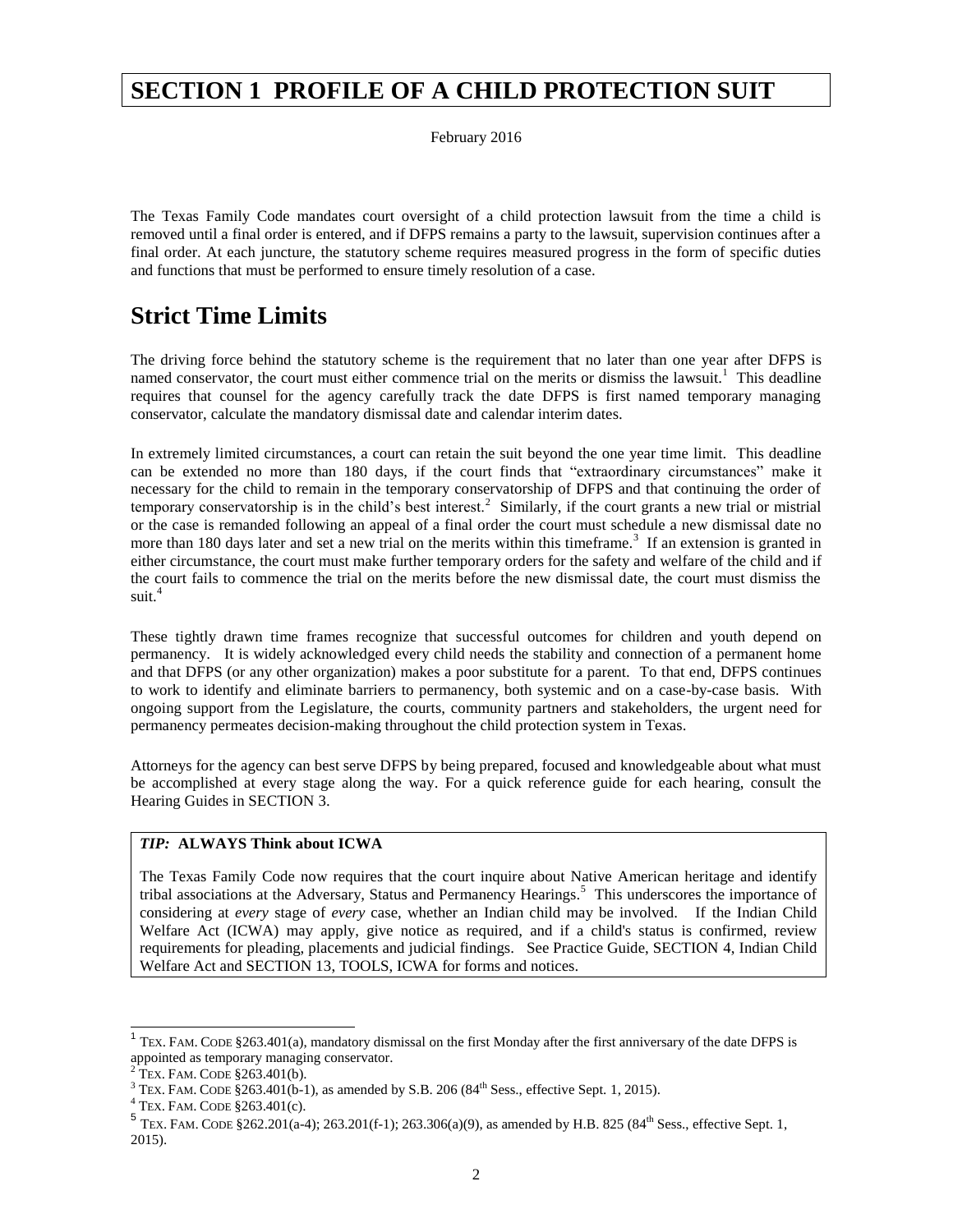# <span id="page-2-0"></span>**Removal Hearings**

What DFPS must prove at a removal hearing depends on the circumstances when a child must be removed. In each type of removal, the caseworker's affidavit must contain a complete, concise and accurate summary of the evidence that satisfies the applicable standard for removal. A sample affidavit format is available to aid caseworkers.<sup>6</sup> The role of the agency's attorney is to review the affidavit carefully and advise the caseworker of any deficiencies or ambiguities.

#### *TIP*: **Contrary to the Welfare Finding**

In all removal cases, the court must make a finding that it is contrary to the child's welfare to remain with the adult(s) from whom the child is legally removed, i.e. the parents. Even if a child is physically removed from a non-parent, this finding must be made as to the parent(s) (unless parental rights have been terminated) and any managing conservator of a child.<sup>7</sup>

# <span id="page-2-1"></span>**Ex Parte Order** *Before* **Removal**

DFPS may seek an *ex parte* order authorizing the subsequent removal of a child with sufficient evidence to prove:

- *Either* an immediate danger to the physical health or safety of the child, *or* that the child has been a victim of neglect or sexual abuse;
- That it is contrary to the child's welfare to remain in the home of the adult(s) who the child is legally being removed from;
- That there is not sufficient time, consistent with the child's physical health or safety to hold an adversary hearing; and
- That reasonable efforts were made to prevent or eliminate the need for removal.<sup>8</sup>

#### *TIP:* **Child with Sexually Transmitted Disease**

If DFPS discovers a child under age 11 with a sexually transmitted disease, a petition for emergency removal is mandated, unless specific conditions apply.<sup>9</sup>

# <span id="page-2-2"></span>**Emergency - Ex Parte Order** *After* **Removal**

A child cannot be removed without a prior court order unless the totality of the circumstances supports a reasonable belief that the child is in immediate danger of serious physical harm or sexual abuse. If a child is removed under this authority, the agency must appear in court no later than the next business day with sufficient evidence to prove:

- *Either* a continuing danger to the physical health or safety of the child if returned to the home, *or*  evidence that the child is a victim of sexual abuse or labor or sex trafficking and is at substantial risk of future sexual abuse or trafficking;
- That it is contrary to the child's welfare to remain in the home of the adult(s) who the child is being legally removed from; and
- That reasonable efforts were made to prevent or eliminate the need for removal.<sup>10</sup>

If a child is removed pursuant to an *ex parte* hearing, an Adversary Hearing must be set within 14 days, unless the court finds good cause to postpone the Adversary Hearing for no more than seven days from the date of

<sup>6</sup> See Practice Guide, SECTION 13 TOOLS, Affidavits.

 $7\,$  42 U.S.C. §672(a)(2)(A)(ii).

<sup>8</sup> TEX. FAM. CODE §262.102.

<sup>&</sup>lt;sup>9</sup> TEX. FAM. CODE  $$262.010(a)(2)$ .

<sup>10</sup> TEX. FAM. CODE §262.107.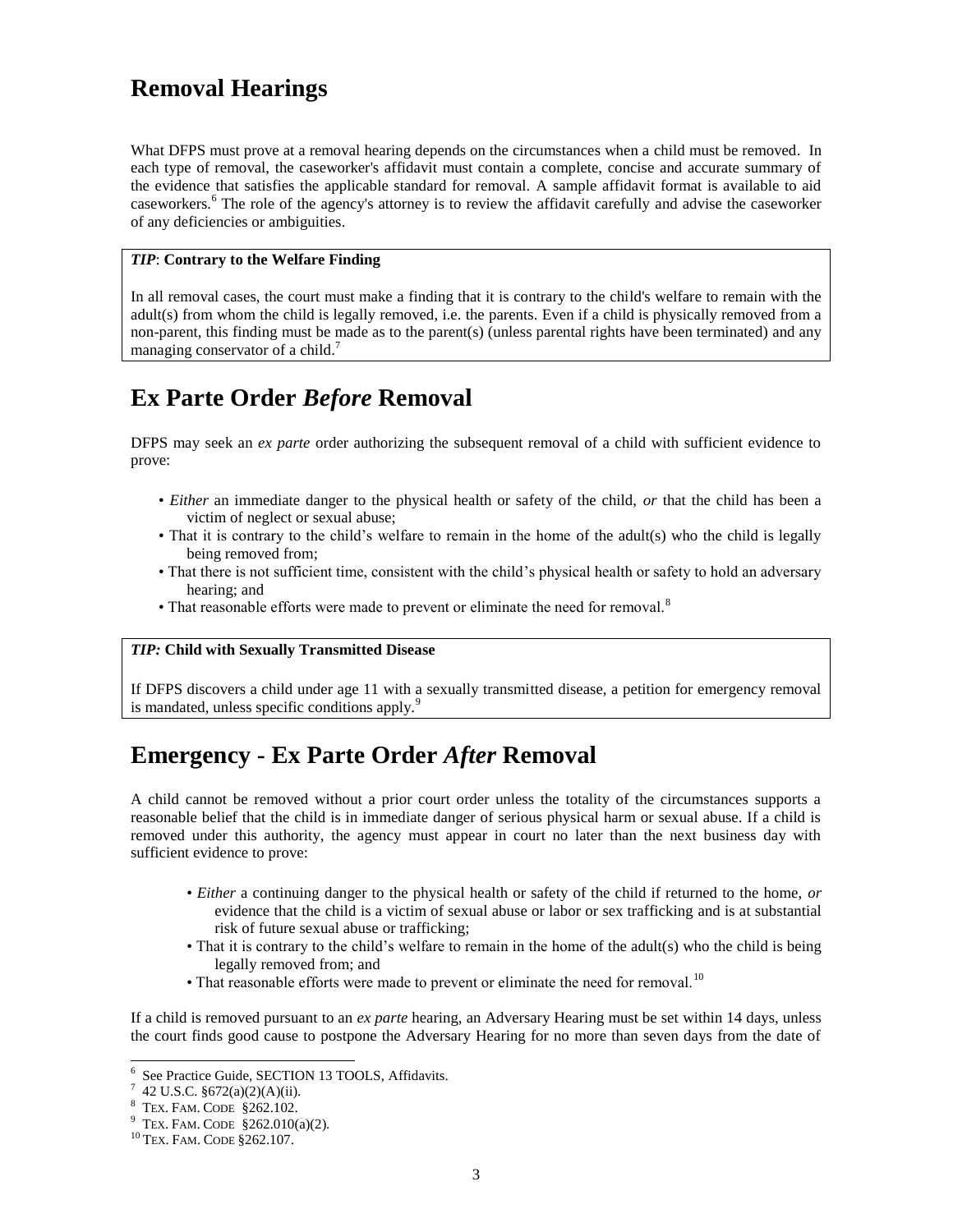the attorney's appointment, to allow the attorney to respond to the petition or prepare for the hearing, or such time that both the parent and appointed attorney agree upon in writing.<sup>11</sup> In that case, the court shall extend a temporary order, temporary restraining order, or attachment for the protection of the child until the date of the postponed hearing. All removal orders must include a warning to parents about the right to be represented by an attorney and to have an attorney appointed if the parent appears in opposition, claims indigence and requests appointment of an attorney.<sup>12</sup>

In cases where DFPS is filing for conservatorship of a child with a severe emotional disturbance<sup>13</sup> solely because the parent is unable to unable to obtain mental health services necessary to protect the safety and well-being of the child, DFPS must take some additional actions. If the child has a mental, behavioral or emotional disorder of sufficient duration to result in functional impairment that substantially interferes with or limits the child's role or ability to function in family, school or community activities, DFPS must, unless it is not in the child's best interest, discuss with the parent or caregiver the option of seeking a court order for joint managing conservatorship of the child with DFPS prior to filing the suit.<sup>14</sup>

In addition, if the investigation determines that the caregiver's refusal to allow the child to remain in the home (or return, if the child was already in an out-of-home placement or setting) was based on the caregiver's inability to obtain the needed mental health services after exhausting all reasonable means available to obtain the services, DFPS must not make a finding of abuse or neglect against that person or enter their name in the Central Registry of abuse and neglect.<sup>15</sup>

#### *TIP:* **Visits to Begin Quickly**

To promote and protect the parent-child bond, DFPS must ensure a parent for whom reunification is planned has an opportunity to visit a child within 5 days after the agency is named managing conservator, unless visitation is not in the child's best interest or would conflict with a court order.<sup>16</sup>

# <span id="page-3-0"></span>**Non-Emergency Hearing**

Often it is the cumulative effect of long term neglect, evidenced by filthy home conditions and a chronic failure to attend to a child's basic needs for food, clothing, medical attention and supervision that results in DFPS requesting authority to remove a child on a non-emergency basis. While the timing is not as critical as if a child were threatened with imminent physical harm or sexual assault, the impact on a child of long-term, serious deprivation of basic care can be devastating.

If there is not an urgent need for removal, DFPS can seek a court order authorizing removal following a noticed hearing. A non-emergency order for removal requires sufficient evidence to prove that:

- It would be contrary to the child's welfare to remain in the home of the adult(s) the child is legally being removed from;
- Reasonable efforts were made to prevent or eliminate the need for removal;
- Appointment of the parent or parents as temporary managing conservator of the child is not in the best interest of the child because appointment of the parent as conservator would significantly impair the child's physical health or emotional development.<sup>17</sup>

The hearing should be set as soon as possible and the parent(s) must receive notice of the hearing (unless citation by publication is necessary)<sup>18</sup> and be served with the petition and affidavit. There is no time frame

<sup>&</sup>lt;sup>11</sup> TEX. FAM. CODE §262.201.

<sup>12</sup> TEX. FAM. CODE §262.102(d).

<sup>13</sup> TEX. FAM. CODE §261.001(9)

<sup>&</sup>lt;sup>14</sup> TEX. FAM. CODE §262.352(a), as amended by S.B. 1889, §3 (84<sup>th</sup> Sess., effective Sept. 1, 2015).

<sup>&</sup>lt;sup>15</sup> TEX. FAM. CODE §261.001(4)(B); §261.002(b) as amended by S.B. 1889, §1 (84<sup>th</sup> Sess., effective Sept. 1, 2015); 40 TEX. ADMINISTRATIVE CODE § 700.473.

<sup>&</sup>lt;sup>16</sup> TEX. FAM. CODE §262.115, as amended by S.B. 206, § 25 (84<sup>th</sup> Sess., effective Sept.. 1, 2015).

<sup>&</sup>lt;sup>17</sup> TEX. FAM. CODE §262.205(b).

<sup>18</sup> TEX. FAM. CODE §262.205(d).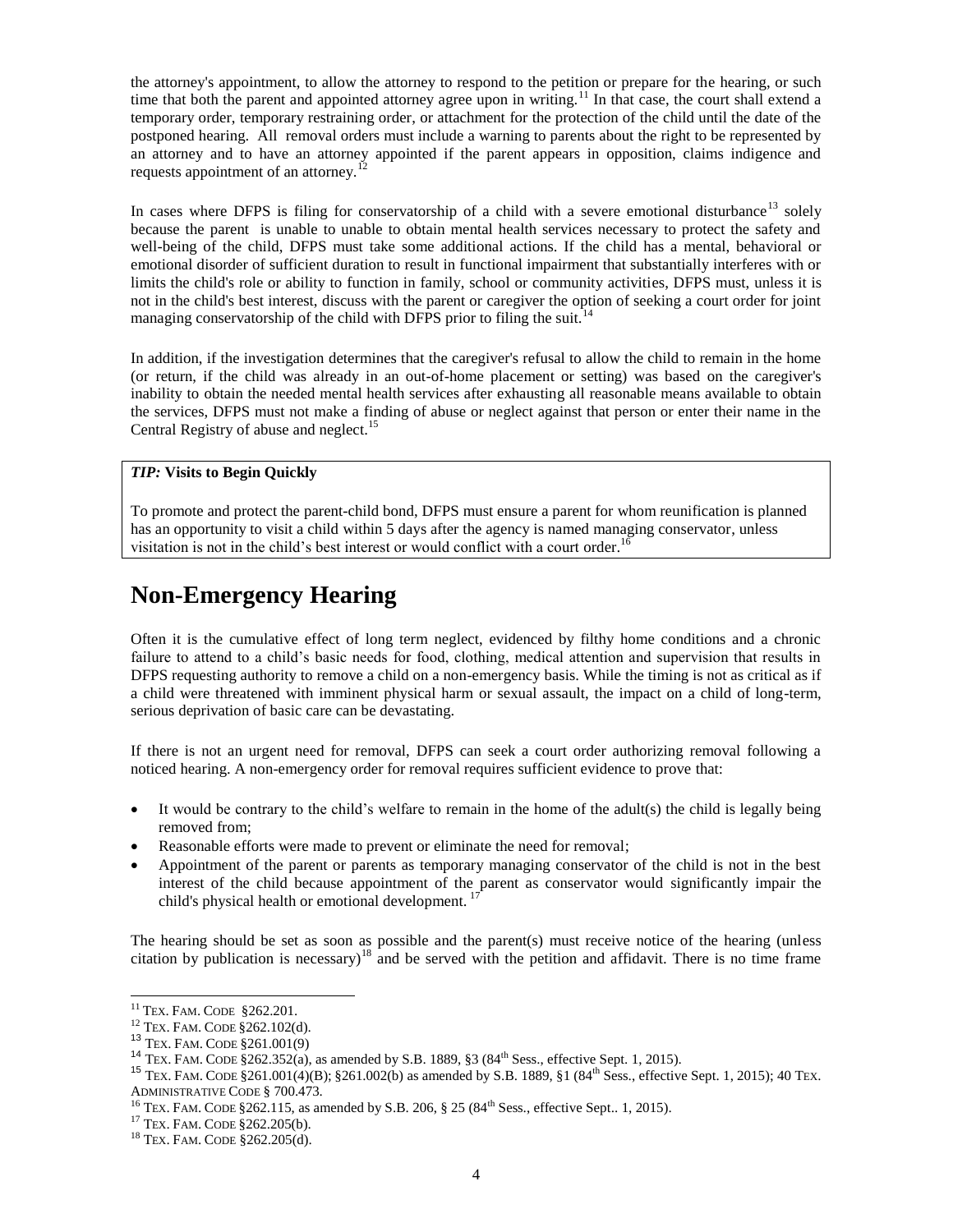provided by statute, but best practice is to set the hearing within 14 days of the filing of the petition. If a setting cannot be obtained within 14 days, DFPS should consider whether the delay will pose a risk to the safety of the child and a more immediate removal is needed.

As with any removal, a child must be placed with a noncustodial parent or another relative unless it is not in the best interest of the child. $19$ 

#### *TIP:* **What's a Hague case?**

The name refers to the Hague Convention on the Civil Aspects of International Child Abduction. Since 2011, a Texas court hearing an action for enforcement of a foreign child custody determination or a petition for return of an abducted child, is authorized to place a child with DFPS, if a parent or family member does not have significant ties to the jurisdiction of the court.<sup>20</sup> Although few children enter care in this manner, agency staff and the courts alike should be aware of this possibility.

# <span id="page-4-0"></span>**Adversary Hearing**

If DFPS takes a child into custody in an *ex parte* proceeding, the court must revisit the issue of removal and either enter temporary orders or return the child to the family at an Adversary Hearing conducted within 14 days of the *ex parte* hearing, subject to an extension of time as referenced above. Before the Adversary Hearing begins, the court must inform unrepresented parents of the right to retain counsel or, for indigent parents who respond in opposition, to have counsel appointed.<sup>21</sup> The court must also ask all parties present whether the child or the child's family has Native American heritage and identify any tribe with which the child may be associated. $^{22}$ 

In order to appoint DFPS as the temporary managing conservator of the child, the court must find:

- Danger to the physical health or safety of the child which was caused by an act or failure to act of the person entitled to possession;
- It is contrary to the child's welfare to remain in the home;
- The urgent need for protection required immediate removal; and
- That despite reasonable efforts to prevent or eliminate the need for removal and to return the child home, there is a substantial risk of continuing danger to the child in the home.<sup>2</sup>

DFPS must be prepared to show the alternatives to removal DFPS considered, pursued or rejected to meet the reasonable efforts requirement.<sup>24</sup> Services offered to a parent in the past (including services provided incident to a prior removal) may be relevant, but reasonable efforts must be shown as to each removal. If the court finds the parent subjected the child to *aggravated circumstances*, no service plan and no reasonable efforts are required. The basis for this finding has been expanded to include certain parental conduct involving a child other than the child who is the subject of the suit, as well a parent's status as a registered sex offender, in addition to a long list of egregious conduct, Penal Code offenses, and prior termination of a parent's rights on certain grounds.<sup>25</sup>

If the court does not return the child home at this hearing, the court must order placement with a noncustodial parent or relative unless it is not in the child's best interest. Before the hearing, DFPS must perform a criminal history and background check of the relatives or other persons identified as potential caregivers by the parents and complete a home study of the most appropriate caregiver, if any. If background, criminal

l  $19$  Tex. Fam. CODE  $$262.205(e)$ .

<sup>20</sup> TEX. FAM. CODE §152.311(c-1).

<sup>&</sup>lt;sup>21</sup> TEX. FAM. CODE §§262.201(a-1);107.013, as amended by S.B. 1931, §1, (84<sup>th</sup> Sess., effective Sept. 1, 2015).

<sup>&</sup>lt;sup>22</sup> TEX. FAM. CODE §§262.201(a-4), as amended by H.B. 825, §1, (84<sup>th</sup> Sess., effective Sept. 1, 2015).

<sup>23</sup> TEX. FAM. CODE §262.201(A), (B).

<sup>&</sup>lt;sup>24</sup> *In re Pate*, 407 S.W. 3d 416 (Tex. App.—Houston [14<sup>th</sup> Dist.] July 15, 2013 (orig.proceeding).

<sup>&</sup>lt;sup>25</sup> TEX. FAM. CODE §262.2015, as amended by S.B. 219, §1.164 (84<sup>th</sup> Sess., effective Sept. 1,2015).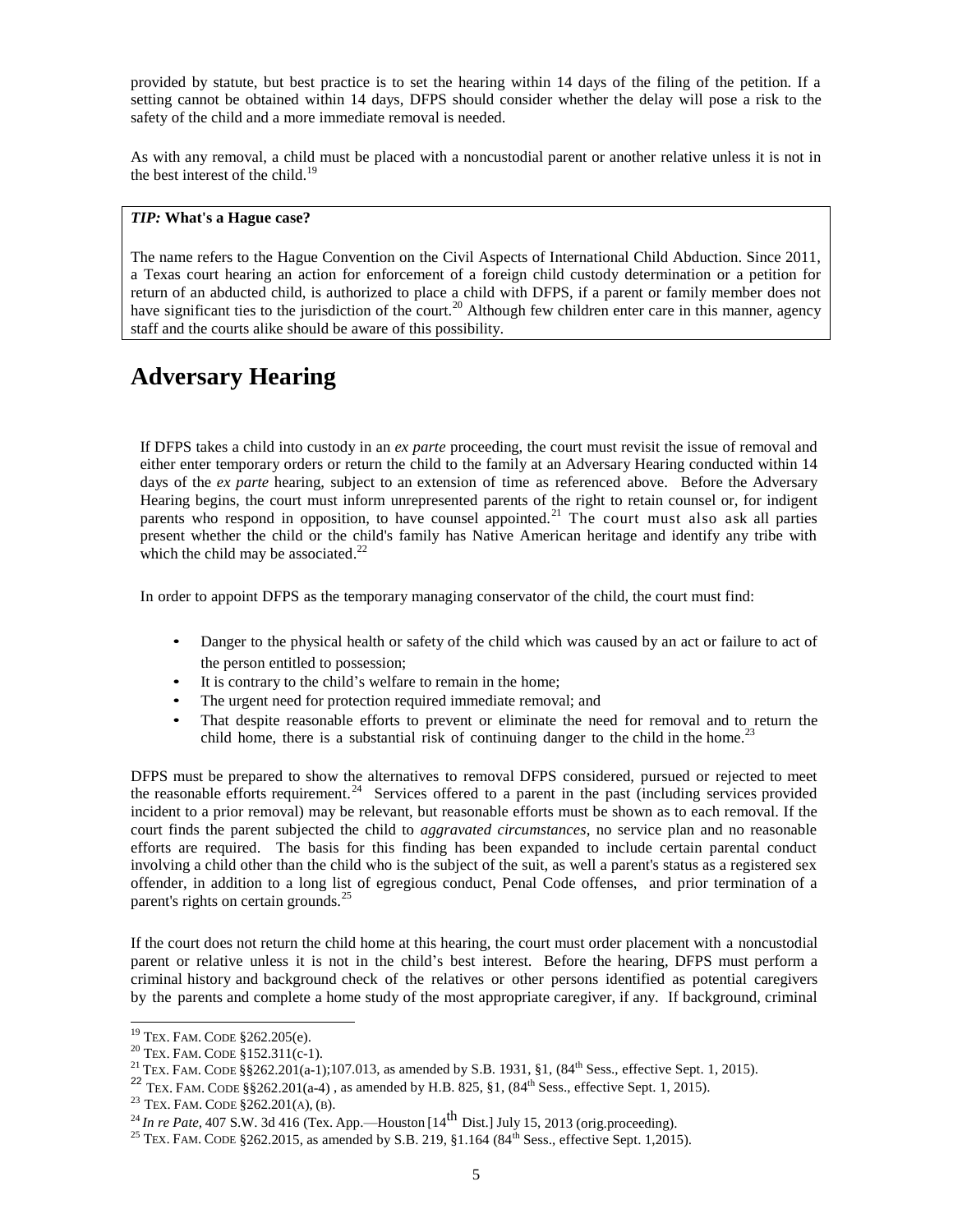history checks and a preliminary evaluation are completed, DFPS may place a child with a relative or designated caretaker before a home study is done, but a study must be initiated within 48 hours.<sup>26</sup> If placement with a relative or other designated caretaker has not been made, DFPS must file a statement with the court explaining why and what actions the agency is taking, if any, to make such a placement.

The court must inform any parent appearing that their parental rights may be restricted or terminated if the parent cannot meet a child's need for safety, and set a Status Hearing within 60 days of the appointment of Temporary Managing Conservatorship.

Unless DFPS' right to make educational decisions has been limited by court order, within 5 days of being named Managing Conservator of the child at an Adversary or Non-Emergency hearing, DFPS must file with the court the name and contact information for each person DFPS has named as an "education decisionmaker" for the child and provide a copy to the child's school.<sup>27</sup> If the child is or may be eligible for special education services and a "surrogate parent" was appointed by the court or the school to make special education decisions, the name and contact information of that individual must also be included on the form. Any changes are to be reported to the child's school within 5 days and updated information included in the permanency progress report.<sup>[1]</sup>

#### **TIP: Placement Selection**

Except with an emergency placement, DFPS must consult with the child's caseworker, the attorney ad litem, the guardian ad litem and any CASA appointed for the child and use clinical protocols to best match a child's needs with placement resources.<sup>28</sup> The Child and Adolescent Needs and Strengths (CANS) Assessment, designed to provide a uniform, developmentally appropriate and comprehensive assessment of children and youth, will be available June 1, 2016.

# <span id="page-5-0"></span>**Status Hearing**

No later than 60 days after a temporary order is entered naming DFPS temporary managing conservator, a Status Hearing must be held.<sup>29</sup> In preparation, DFPS must submit a request to the Bureau of Vital Statistics to determine whether or not there is another Court of Continuing, Exclusive Jurisdiction ("CCEJ").<sup>30</sup>

Ten days before the Status Hearing DFPS must submit to the court:

- Any proposed child placement resources form;
- Any completed home study;
- The names of any relative or designated caregiver with whom the child has been placed (or an explanation why such placement has not occurred and what actions if any DFPS is taking toward this goal); $^{31}$
- A report on notification to relatives of the child's removal; and  $32$
- A copy of the visitation plan developed in collaboration with each parent.<sup>33</sup>

<sup>&</sup>lt;sup>26</sup> TEX. FAM. CODE §262.114, as amended by S.B. 206, §24 (84<sup>th</sup> Sess, effective Sept. 1, 2015).

<sup>&</sup>lt;sup>27</sup>DFPS uses Form 2085-E, Designation of Education Decision-Maker for this purpose.

<sup>&</sup>lt;sup>[1]</sup> TEX. FAM. CODE §263.004, as amended by S.B. 206, §29 (84<sup>th</sup> Sess, effective Sept. 1, 2015).

<sup>&</sup>lt;sup>28</sup> TEX. FAM. CODE §264.107, as amended by S.B. 219, §§ 1.189, 1.203 (84<sup>th</sup> Sess, effective April 2, 2015) and by S.B. 206, §§50, 86(25) effective Sept. 1,2015).

<sup>&</sup>lt;sup>29</sup> TEX. FAM. CODE  $§263.201(a)$ .

<sup>&</sup>lt;sup>30</sup> TEX. FAM. CODE §262.202; Local practice will dictate who within the agency performs this task, but the attorney must confirm that the CCEJ check has been done; See Practice Guide, SECTION 13, TOOLS, Court of Continuing & Exclusive Jurisdiction, Inquiry On Court Of Continuing Jurisdiction For A Child (VS-168).

<sup>&</sup>lt;sup>31</sup> TEX. FAM. CODE §263.003 (this information is not required if child is in an adoptive or other permanent placement, unlikely at this early stage of the litigation, or if it has already been filed ).

<sup>32</sup> TEX. FAM. CODE §263.007(1).

<sup>33</sup> TEX. FAM. CODE §263.107(d).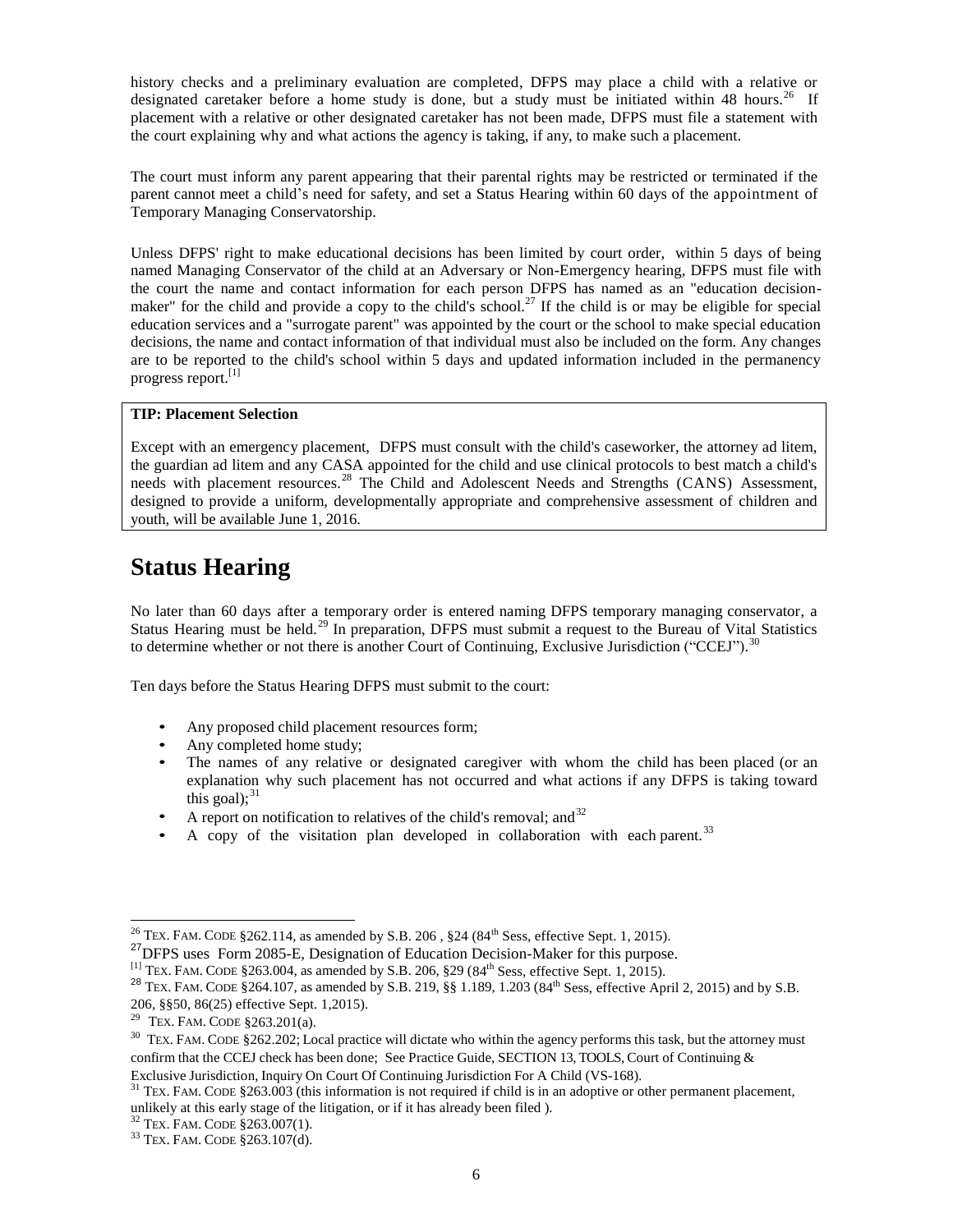DFPS must give notice of a child's removal and the options persons may have to participate in the case to:

- All adults related to the child within the third degree of consanguinity;  $34$
- Any adult relative of an alleged father (if DFPS has a reasonable basis to believe he is the child's biological father);or
- Anyone identified as a potential relative or designated caregiver on the child placement resources form. 35

DFPS may also provide such notice to a relative or other person with a significant and longstanding relationship to the child. Notice is not required for any person who is served with citation in the suit, or to anyone with a history of family or domestic violence that would make the person unsuitable to serve as a anyone with a mstory of family of domestic violence that would make the person distintance to serve as a<br>placement or support for the child.<sup>36</sup> DFPS' report to the court should detail agency efforts to identify, locate and provide information to the listed persons and explain why, if these efforts failed.

At the Status Hearing the court must:

- Advise each parent not represented by an attorney of the right to representation and to appointed counsel for an indigent parent who responds in opposition to the suit (whether DFPS seeks termination or appointment of a conservator) $37$ ;
- Assess diligent search efforts for any missing parents and whether parents and other persons before the court have supplied information needed to identify and locate additional relatives and completed the child placement resources form, as appropriate;
- Assess DFPS' efforts to identify, locate and notify relatives and others regarding the removal of the child as required by §262.1095;
- Ask all parties whether the child or family has Native American heritage and identify any tribe with whom the child may be associated.
- Review the service plan and make findings as to whether the plan ensures that reasonable efforts are made to enable the parents to provide a safe environment for the child, whether it is reasonably tailored to address any specific issues, whether the parents understand the plan, and whether the parents and CPS have signed the plan;
- Approve the plan with or without modification and incorporate the plan into a court order;
- Review the visitation plan required by §263.107 and render any orders relating to visitation, as provided by §§263.108 and 263.109;
- Review the child's medical care as required by §266.007 and make a finding as to whether the court has identified the individual who has the right to provide medical consent for the child under §266.003;
- Advise parents that their progress on the service plan, including gaining the skills or knowledge as stated in the plan, will be reviewed at all future hearings; and
- Warn parents that unless they can offer the child a safe environment, termination of parental rights is an option. 38

The Status Hearing is limited to the contents and execution of the service plan, except as otherwise provided by Subchapter B, Chapter 263.<sup>39</sup>

<sup>&</sup>lt;sup>34</sup> Relatives within the 3<sup>rd</sup> degree of consanguinity, as defined in § 573.023, GOVT CODE, means the child's grandparents, great-grandparents, adult aunts and uncles, adult siblings, and adult nieces and nephews.

 $\frac{35}{12}$  TEX. FAM. CODE §262.1095, as amended by S.B. 206, §23 (84<sup>th</sup> Sess., effective Sept. 1, 2015).

 $36$  Tex. Fam. CODE  $\S 262.1095(c)$ .

<sup>37</sup> TEX. FAM. CODE §263.0061.

<sup>38</sup> TEX. FAM. CODE §§263.006; 263.202.

<sup>39</sup> TEX. FAM. CODE §§263.202(b).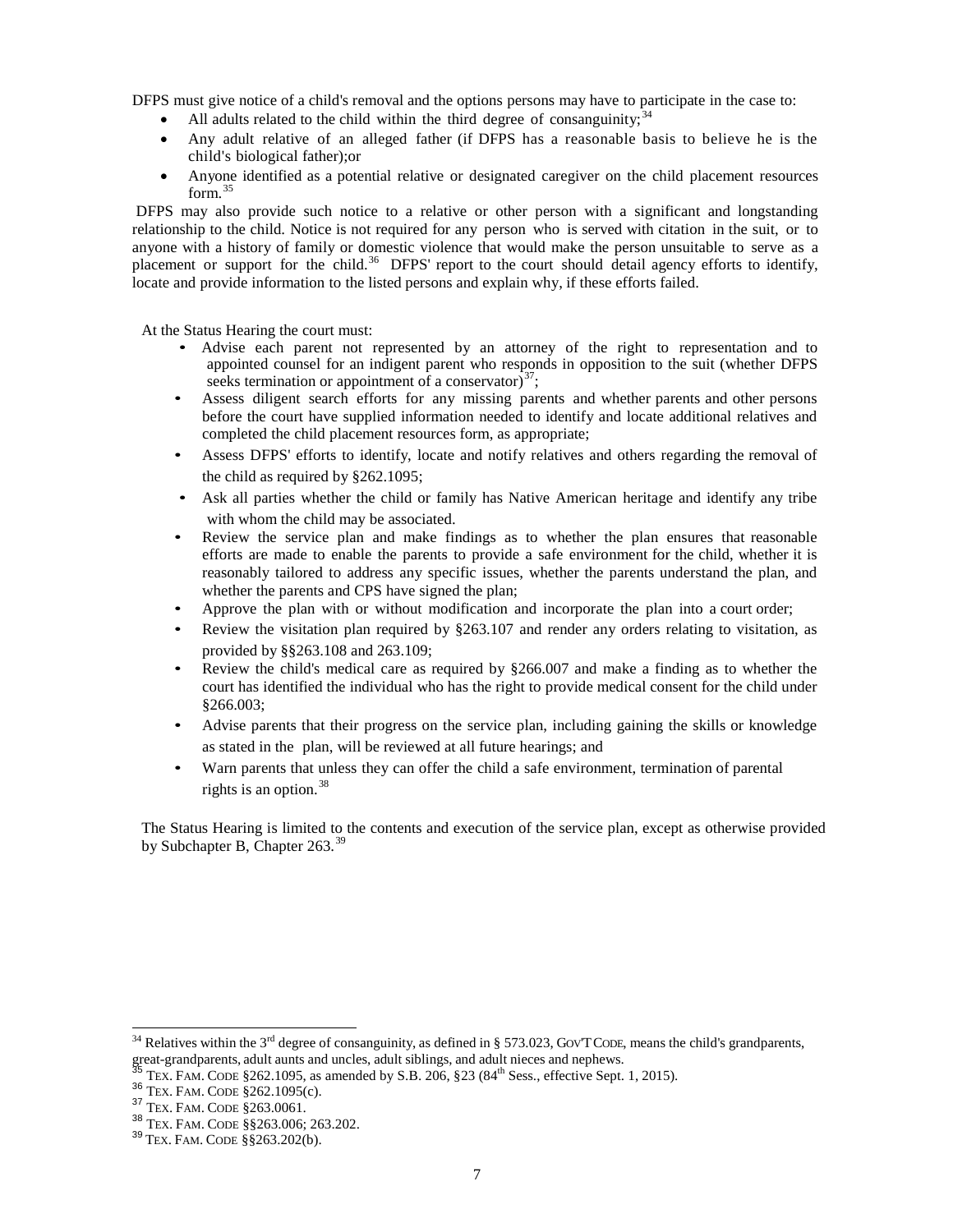#### *TIP:* **Plan Ahead for Permanency Care Assistance**

If a child is placed with a relative or kinship placement that may become permanent, careful planning is essential to avoid inadvertently disqualifying a child's caretaker for financial support. The Permanency Care Assistance Program ("PCA") offers monthly cash assistance and eligibility for Medicaid.<sup>40</sup>To qualify a child must reside with the caretaker *for at least six consecutive months after the person becomes licensed or verified to provide foster care* and this must occur *before the relative/fictive kin is named managing conservator.* Moreover, if the court grants either parent or DFPS joint managing conservatorship, the caretaker will not be eligible for the PCA program.<sup>41</sup>

**1st - Relative/fictive kin licensed/verified + 2nd - 6 months residence with child + 3rd Appointment as Managing Conservator** 

### <span id="page-7-0"></span>**Permanency Planning Meetings**

Finding permanency for every child in the agency's temporary conservatorship as quickly as possible is a daunting task. By using family group decision-making to tailor solutions for individual families and drawing on the expertise of multi-disciplinary teams, DFPS continually strives to shorten the time a child must wait to find a permanent placement. Time frames for permanency planning meetings are no longer in statute, but the subject of rules to be adopted by the Health and Human Services Commission.<sup>42</sup>

### <span id="page-7-1"></span>**Permanency Hearing** *BEFORE* **Final Hearing**

Texas law codifies a comprehensive list of issues the court and DFPS must address in order to highlight and eliminate barriers to permanency at the earliest possible time. A permanency hearing must be held no later than 180 days after DFPS is named as temporary managing conservator,  $43$  or 120 days from the status hearing. An other permanency hearing, which must be held within 120 days of the first one, buttresses efforts of the court and the parties to tackle specific issues that might delay permanency for a child.<sup>4</sup>

Notice is required and all parties must be given a copy of the permanency plan and the permanency progress report at least 10 days before the hearing.<sup>45</sup> Unless a child is in an adoptive placement or another permanent placement or it has already been filed, 10 days before the hearing DFPS must file any proposed child placement resources form, any completed home study, and the names of any relative or designated caregiver with whom the child has been placed or an explanation why such placement has not occurred and what actions, if any, DFPS is taking to place the child with the relative.

A child's permanency plan must include concurrent goals, both a primary and at least one alternate goal. The goals for a child may include:

- Reunification with a parent or other person from whom the child was removed;
- Termination of parental rights and adoption by a relative or other suitable person;
- The award of permanent managing conservatorship to a relative or other suitable person; or
- Another planned permanent living arrangement.<sup>46</sup>

<sup>&</sup>lt;sup>40</sup> TEX. FAM. CODE, Ch. 264, Permanency Care Assistance Program.

<sup>41</sup> 40 TEX. ADMINISTRATIVE CODE §700.1029(d)(2).

<sup>&</sup>lt;sup>42</sup> TEX. FAM. CODE §263.009, as amended by S.B. 206, §§30, 86(15) (84<sup>th</sup> Sess., effective Sept. 1, 2015); 40 TEX.

ADMINISTRATIVE CODE , Chapter 700, Subchapter L (effective March 1, 2016).

<sup>43</sup> TEX. FAM. CODE §263.304(a).

<sup>44</sup> TEX. FAM. CODE §263.305.

<sup>&</sup>lt;sup>45</sup> TEX. FAM. CODE §263.0021, as amended by S.B, 219 and resdesignated and amended by S.B. 206 (84<sup>th</sup> Sess., effective Sept. 1, 2015).

<sup>46</sup> TEX. FAM. CODE §§263.3026; 263. 306(a-1)(4)(C).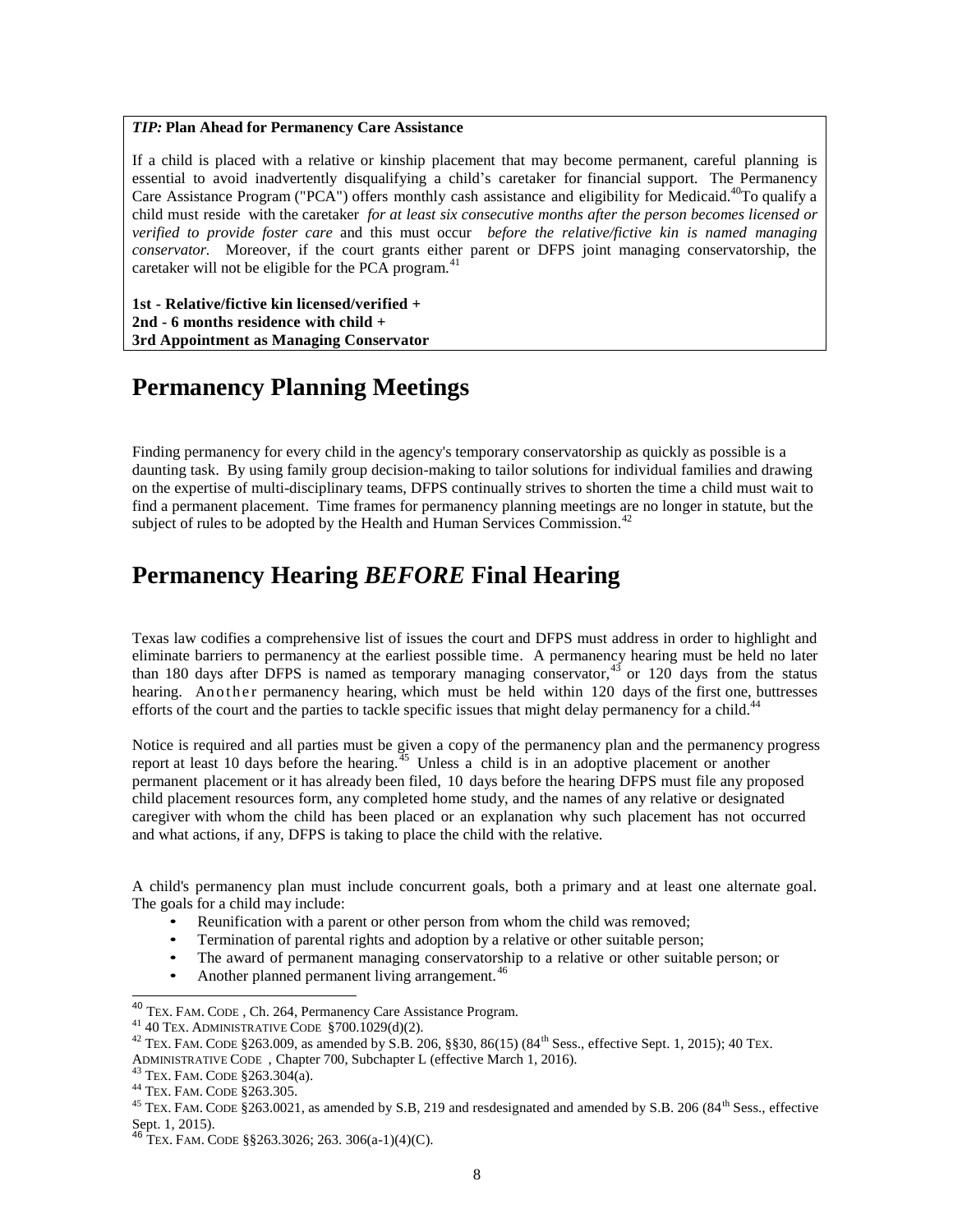If the goal for a child is another planned, permanent living arrangement ("APPLA"), DFPS must also document the desired permanency outcome for the child and a compelling reason the other permanent goals are not in the child's best interest.<sup>47</sup>

The primary duty of a court presiding over a Permanency Hearing is to return the child home if it safe to do so, enter any orders necessary to effectuate permanency and set a dismissal date. To promote better outcomes and ensure compliance with federal law, the Legislature has crafted a long list of issues to be addressed and findings that must be made. Rigorous requirements relating to diligent search efforts, inquiries about Native American heritage, assessments of a child's needs, and related issues provide a solid framework to support permanency. Specifically, the court is directed to:

- Identify persons present in court, and those noticed but failing to appear;<sup>48</sup>
- Advise each parent not represented by an attorney of the right to representation and to appointed counsel for an indigent parent who responds in opposition to the suit (whether DFPS seeks termination or appointment of a conservator) and appoint counsel as required; $49$
- Ask all parties present whether the child or the child's family has Native American heritage and identify any tribe with which the child may be associated;<sup>50</sup>
- *For a child age 4 and older*, consult with the child in a developmentally appropriate manner about the permanency plan, if it is in child's best interest; $<sup>51</sup>$ </sup>
- Review the efforts of DFPS to:
	- $\times$  L o c a t e necessary persons;<sup>52</sup>
	- Request service of citation, including service by publication;<sup>53</sup>
	- $\checkmark$  Obtain assistance of parents to locate missing parent, alleged father, or relative;<sup>54</sup>
	- $\checkmark$  Locate relatives for placement purposes;  $^{55}$
	- $\checkmark$  Ensure the child has regular, ongoing opportunities to engage in age-appropriate normalcy activities;<sup>56</sup> and
	- $\checkmark$  Finalize the child's permanency plan;<sup>57</sup>
- Review efforts of parents and family to provide location information regarding any missing parent, alleged father, or relative;<sup>58</sup>
- Review the visitation plan and render any appropriate order;<sup>59</sup>
- Evaluate parties' compliance with temporary orders and the service plan and the extent to which progress has been made toward alleviating or mitigating the causes for the child's placement in foster care;<sup>60</sup>
- Review the child's permanency progress report to:
	- $\checkmark$  Determine the safety and well-being of the child and whether the child's needs are being adequately addressed;<sup>61</sup>
	- $\checkmark$  Determine necessity of continued substitute care, appropriateness of placement, whether the placement is in the best interest of the child, and whether other plans or services are needed;<sup>62</sup>
	- $\checkmark$  Determine the appropriateness of the primary and alternate permanency goals for the child: $63$
	- Review child's medical care, whether child was given an opportunity to give an

 $\overline{a}$ 

<sup>52</sup> TEX. FAM. CODE § 263.306(a-1)(2)(A).

- <sup>54</sup> TEX. FAM. CODE § 263.306(a-1)(2)(B).
- <sup>55</sup> TEX. FAM. CODE § 263.306(a-1)(2).
- <sup>56</sup> TEX. FAM. CODE § 263.306(c).
- <sup>57</sup> TEX. FAM. CODE § 263.306(a-1)(4)(C).
- <sup>58</sup> TEX. FAM. CODE § 263.306(a)(3).
- <sup>59</sup> TEX. FAM. CODE § 263.306(a)(4).
- $60$  TEX. FAM. CODE § 263.306(a-1)(3).
- $61$  TEX. FAM. CODE  $\check{8}$  263.306(a-1)(4)(A).
- $62$  TEX. FAM. CODE § 263.306(a-1)(4)(B).
- <sup>63</sup> TEX. FAM. CODE § 263.306(a-1)(4)(C).

 $^{47}$  Tex. Fam. CODE  $$263.306(a-1)(4)(H)$ .

<sup>48</sup> TEX. FAM. CODE § 263.306(a)(1).

<sup>49</sup> TEX. FAM. CODE §§ 107.013; 263.0061; 263.203.

<sup>50</sup> TEX. FAM. CODE § 263.306(a)(9).

<sup>51</sup> TEX. FAM. CODE § 263.302.

<sup>53</sup> TEX. FAM. CODE §§ 263.0021, as amended by S.B. 219 and redesignated and amended by S.B. 206 (84th Reg. Sess., effective Sept. 1, 2015); 263.306(a-1)(2)(A).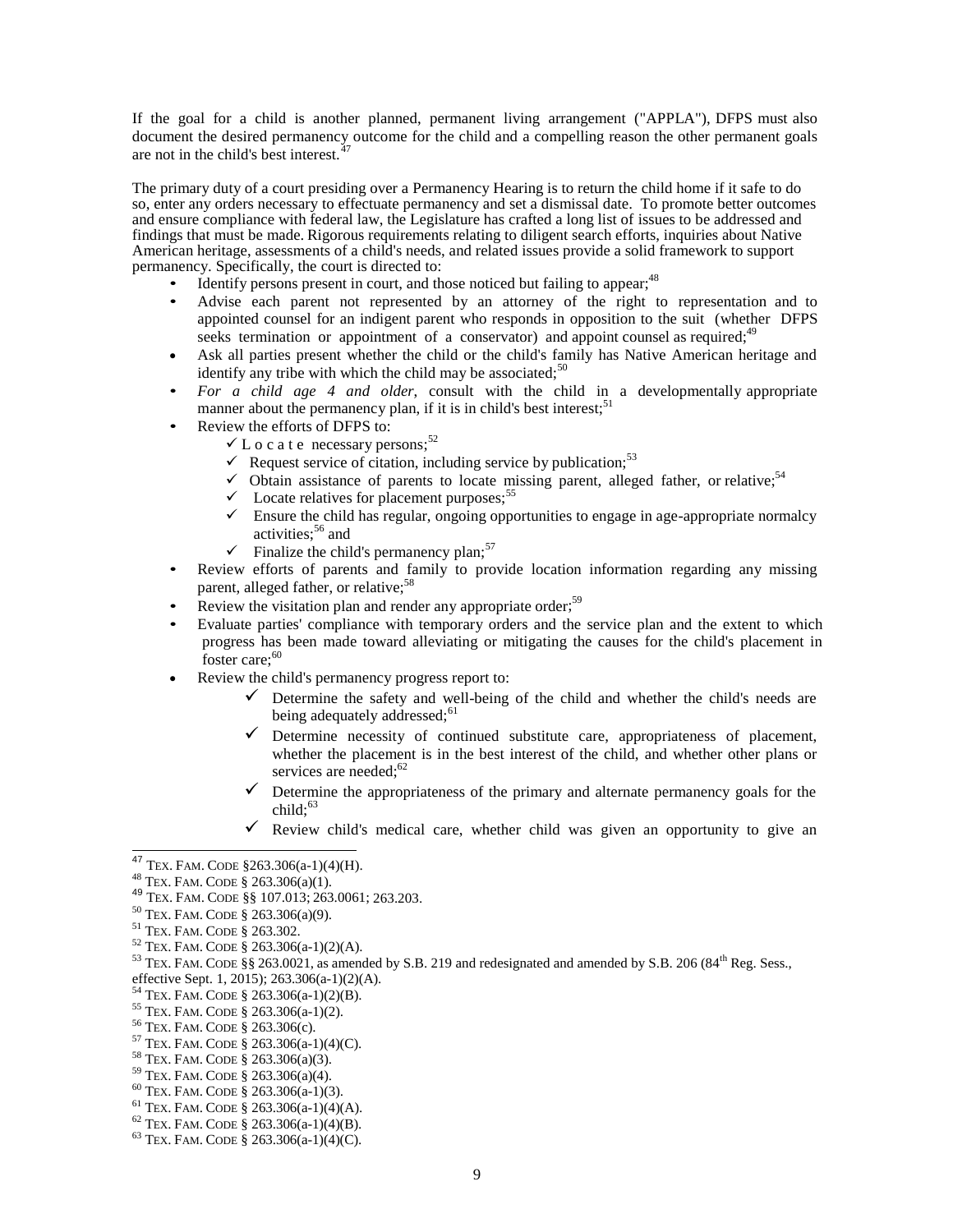opinion on this care, and, if psychotropic drugs are prescribed, make specific required findings as to whether appropriate psychosocial therapies, behavior strategies and other non-pharmacological interventions have been provided and whether t h e c h i l d h a s been seen by the prescribing physician at least once every 90 days for medication review; 64

- $\checkmark$  Determine whether the child's education needs and goals have been identified and addressed and identify an education decision-maker if not previously identified; 65
- $\checkmark$  If a child is 14 or older, order transitional living services;<sup>66</sup> and
- $\checkmark$  For a child whose permanency goal is APPLA, identify the child's desired permanency outcome, and whether APPLA is currently the best permanency plan for the child, and if so, provide compelling reasons why other permanency plans are not in the best interest of the child; $6$

From DFPS' perspective, a permanency hearing requires thorough preparation to show exactly why the child cannot be returned home safely (if the agency is not recommending return), to identify what remains to be accomplished and when that can be expected to be done. In addition, DFPS must lay the groundwork for a wide array of issues the court must consider. A proactive approach to this process by attorneys for the agency will best serve the child, will facilitate a court's review and, if the case ultimately goes to trial, will help to focus the litigation.

#### <span id="page-9-0"></span>**Monitored Return Option**

A court may also order a child returned to the parents without dismissing the case, in order to monitor the reunification process. The monitoring period is limited to 180 days, at which point the suit must be dismissed if the parent has performed successfully. If a child must be returned to care following an unsuccessful monitored return, the court then sets a new dismissal date.<sup>68</sup>

### <span id="page-9-1"></span>**Final Hearings**

Ultimately if a child cannot be safety returned to a parent, DFPS may seek termination of parental rights so a child can be placed for adoption with a relative or other appropriate person. Although it is sometimes necessary, naming DFPS as a child's permanent managing conservator without termination of the child's parental rights is only appropriate if no other, more permanent option is available. If a nonparent is appointed as a managing conservator, DFPS must explain the differences between conservatorship and adoption to the proposed conservator and any such court order must address specific authorizations listed in the statute, related to medical, education and related needs of the child. <sup>69</sup>

Without question, this stage of the litigation requires careful preparation, adherence to procedural requirements and close coordination between DFPS staff and attorneys representing the agency. Evidence of DFPS' efforts to locate a missing parent, the extent of a parent's compliance with the service plan and the child's current status and needs may all be crucial at this juncture. If termination of parental rights is requested, there must be clear and convincing evidence of at least one statutory ground for termination of parental rights and that termination is in the best interests of the child.<sup>70</sup> Attorneys representing DFPS must

 $64$  Tex. Fam. CODE § 263.306(a-1)(4)(D)-(E).

<sup>65</sup> TEX. FAM. CODE §§ 263.306(a-1)(4)(F); 264.1072; 42 U.S.C. §675.

 $66$  TEX. FAM. CODE § 263.306(a-1)(4)(G).

 $67$  TEX. FAM. CODE § 263.306(a-1)(4)(H).

<sup>68</sup>TEX. FAM. CODE §263.403.

 $^{69}$  TEX. FAM. CODE §263.408, added by S.B. 314, §1 (84<sup>TH</sup> Sess., effective Sept. 1, 2015).

<sup>70</sup> TEX. FAM. CODE §161.001; *Holley v. Adams*, 544 S.W.2d 367 (Tex. 1976), non-exclusive list of best interest factors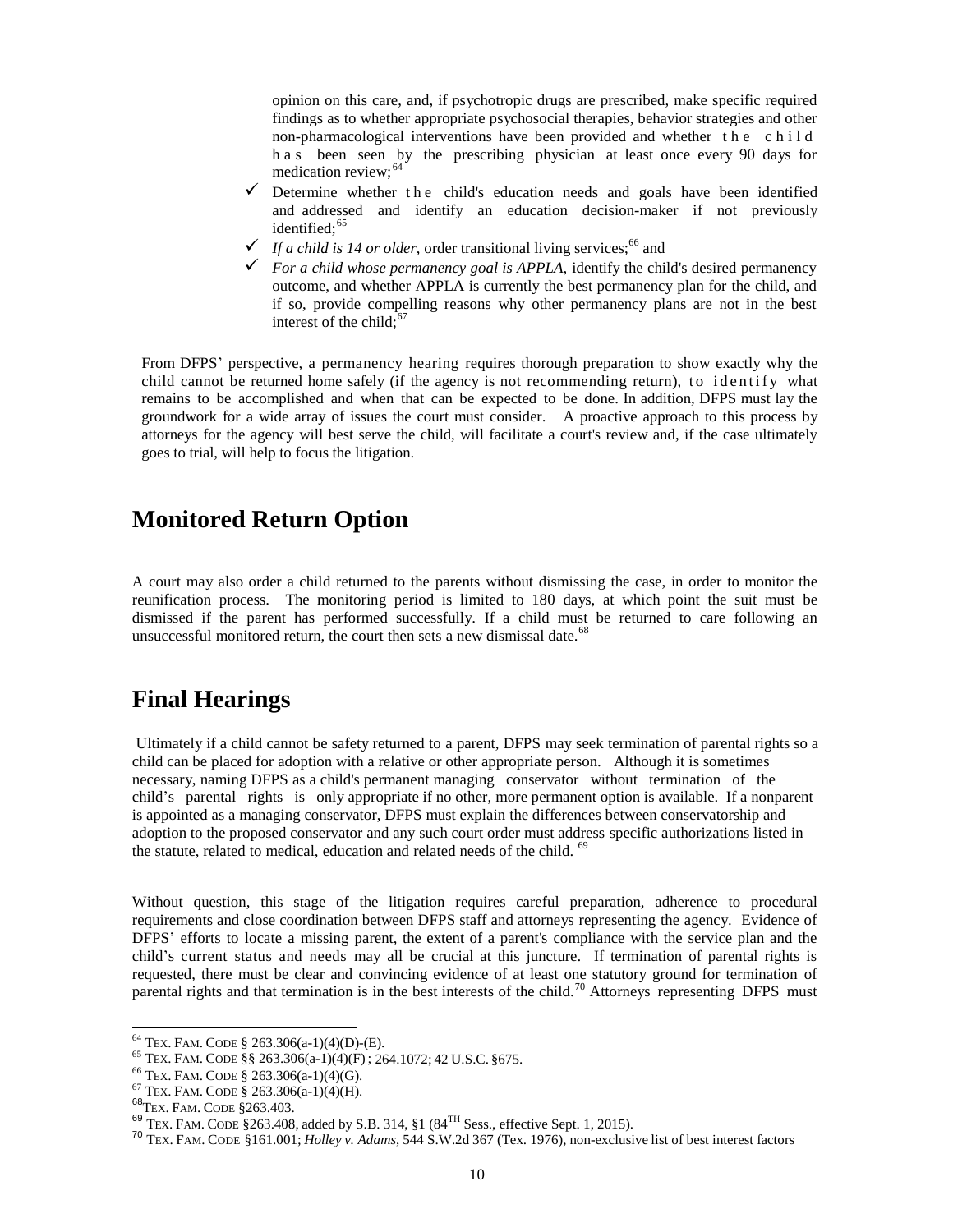be prepared to assess all procedural and substantive aspects of a case before proceeding to trial.<sup>71</sup> Fortunately, many experienced litigators are available to mentor, share resources and discuss strategies. Contact a local Regional Attorney, the Appellate Unit or the Office of General Counsel for assistance.

### <span id="page-10-0"></span>**Permanency Hearing** *AFTER* **Final Hearing**

Recent changes to the Family Code highlight the need for ongoing permanency efforts if the court names DFPS as a child's permanent managing conservator. In this circumstance, the court must review the child's placement at least every six months until the DFPS is no longer the child's managing conservator.<sup>72</sup> If a final order names DFPS as managing conservator *and* terminates parental rights, the court must conduct the initial permanency hearing no later than the 90th day after the final order is rendered and every six months thereafter until the DFPS is no longer the managing c conservator.<sup>73</sup>

A permanency progress report must be filed no later than the  $10<sup>th</sup>$  day before the permanency hearing. The contents of this report is specific and designed to enable the court to conduct a comprehensive review. This hearing requires that the court:

- Identify all persons and parties present;  $74$
- *For a child age 4 and older*, consult with the child in a developmentally appropriate manner about the permanency or transition plan, if it is in child's best interest;<sup>75</sup>
- Review the efforts of DFPS to:
	- $\checkmark$  Notify all persons entitled to notice;<sup>76</sup> and
	- $\checkmark$  Ensure the child has regular, ongoing opportunities to engage in age-appropriate normalcy activities, including activities not listed in the child's service plan; $\overline{7}$
- Review the child's permanency progress report to determine:
	- $\checkmark$  The safety and well-being of the child and whether the child's needs, including any medical or special needs, are being adequately addressed;<sup>78</sup>
	- $\checkmark$  The continuing necessity and appropriateness of the child's placement and whether the placement continues to be in the best interest of the child;<sup>79</sup>
	- $\checkmark$  *For a child placed in institutional care*, whether efforts have been made to ensure the placement is the least restrictive alternative consistent with child's best interest and needs: $80$
	- $\checkmark$  The appropriateness of the primary and alternative permanency goals for the child and whether DFPS has made reasonable efforts to finalize the permanency plan;<sup>81</sup>
	- $\checkmark$  Whether DFPS has exercised due diligence to place the child for adoption *if parental rights are terminated*; 82
	- *For a child whose permanency goal is APPLA,* the identification of the child's desired permanency outcome, and whether APPLA is currently the best

<sup>71</sup> See Practice Guide, SECTION 5 LITIGATION ESSENTIALS; SECTION 8 TERMINATION; SECTION 7 EVIDENCE; SECTION 9 JURY TRIALS; SECTION 10 DE NOVO HEARINGS AND POST TRIAL STRATEGIES; and SECTION 10TRIAL NOTEBOOK.

<sup>72</sup> TEX. FAM. CODE §263.501(b),

<sup>73</sup> TEX. FAM. CODE §263.501(a),

<sup>74</sup> TEX. FAM. CODE § 263.5031(1).

<sup>75</sup> TEX. FAM. CODE § 263.302.

<sup>76</sup> TEX. FAM. CODE §§ 263.0021; 263.5031(2).

<sup>&</sup>lt;sup>77</sup> TEX. FAM. CODE § 263.503(c), as amended by S.B. 219, S.B. 206, and S.B. 1407 (84<sup>th</sup> Reg. Sess., effective Sept. 1, 2015); NOTE: S.B. 206 repealed section 263.503 in its entirety, but S.B. 1407 added a subsection (c) without reference to the repeal. The Family Code reconciled these amendments by deleting subsections (a)-(b), and adding in (c), so the requirement from (c) is included here, until further reconciliation.

<sup>78</sup> TEX. FAM. CODE §§ 263.0021; 263.5031(3)(A).

<sup>79</sup> TEX. FAM. CODE §§ 263.0021; 263.5031(3)(B).

<sup>80</sup> TEX. FAM. CODE §§263.0021; 263.5031(3)(C).

<sup>81</sup> TEX. FAM. CODE §§ 263.0021; 263.5031(3)(D).

<sup>82</sup> TEX. FAM. CODE §§ 263.0021; 263.5031(3)(D)(i).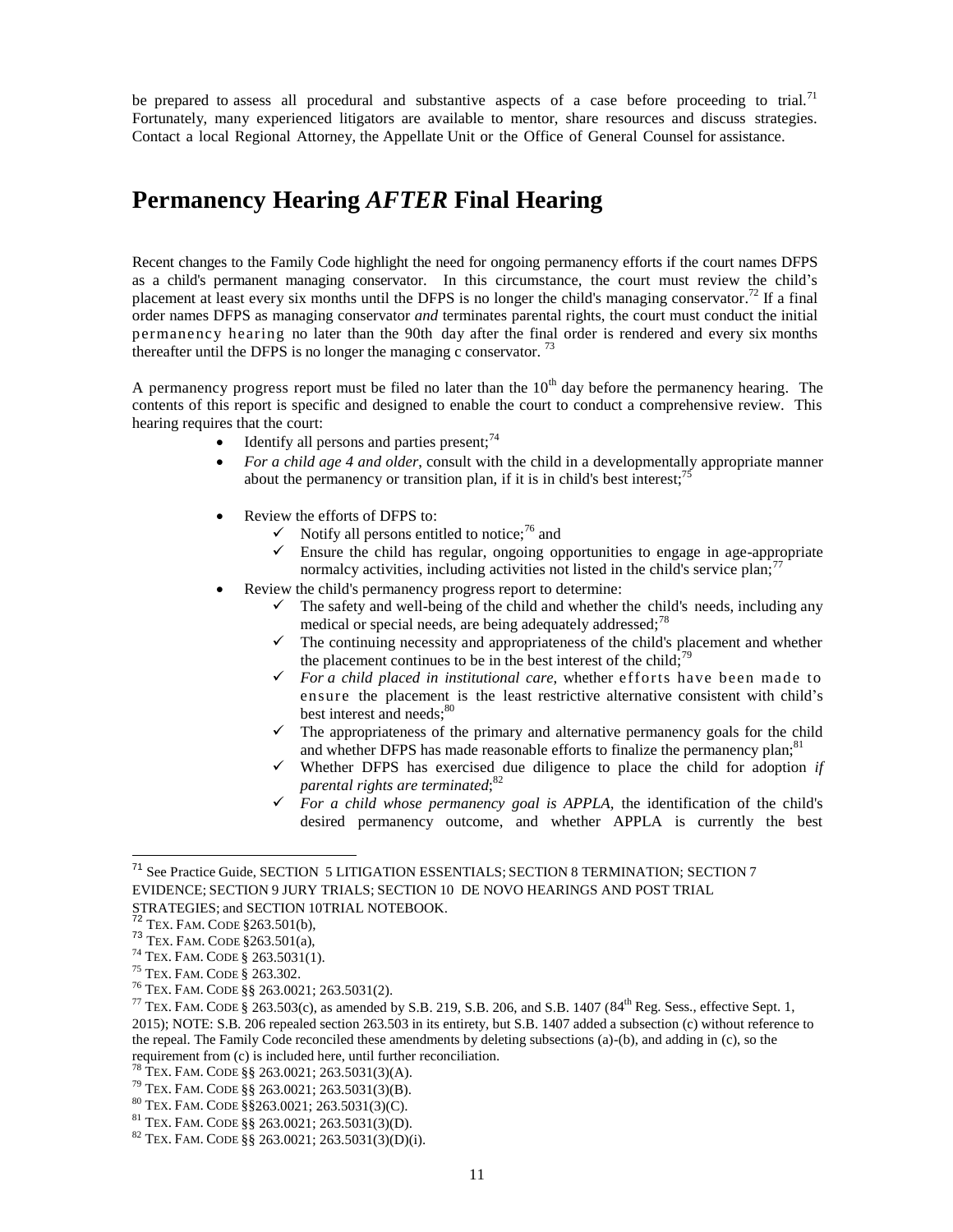permanency plan for the child, and if so, provide compelling reasons why it continues to not be in the best interest of the child to return home, be placed for adoption, be placed with a legal guardian, or be placed with a fit and willing relative;<sup>83</sup>

- $\checkmark$  For a child age 14 and older, whether services that are needed to assist the child's transition to adult independent living are available in the child's community;<sup>84</sup>
- $\checkmark$  Whether the child is receiving appropriate medical care, including whether the child has been provided the opportunity to express the child's opinion on this care, as well as whether the child has been provided the required specifics about any psychotropic medications, including whether the child is being provided with appropriate services and is being seen by the prescribing practitioner at least once every 90 days; $85$
- $\checkmark$  Whether an education decision-maker for the child has been identified, whether the child's education needs and goals have been identified and addressed, and whether there have been any major changes in the child's school performance or any serious disciplinary events:<sup>86</sup>
- *For a child in DFPS permanent managing conservatorship whose parental rights are not terminated*, whether to order DFPS to provide services to a parent for not more than six months if the child has not been placed with a relative or other individual seeking permanent managing conservatorship of the child and it is determined that further efforts at reunification with the parent are in the best interest of the child and likely to result in the child's safe return to the parent; $\frac{87}{10}$
- $\checkmark$  Whether DFPS has identified a family member or other caring adult who has made a permanent commitment to the child;<sup>88</sup> and
- Set the next permanency hearing within six months, and continue to set these hearings within six months until DFPS is no longer the child's managing conservator.<sup>89</sup>

Without question permanency efforts incorporating all facets of each child's circumstances must continue in full force until DFPS is replaced by a permanent caretaker or a young adult leaves care sometime between age 18 and 22. The special protections available for youth aging out of foster care are discussed in the next section below.

### <span id="page-11-0"></span>**Extended Opportunities for Young Adults**

Young adults who leave foster care without a supportive family or other support system face increased risk of homelessness, poverty, lack of health care, involvement in the criminal justice system, unplanned pregnancies and substance abuse. Fortunately, additional options for support and services have been put in place in recent years to support youth making the transition from foster care until their 21st birthday (or  $22<sup>nd</sup>$ birthday for young adults pursuing a high school diploma or GED).<sup>90</sup>

Delivery of services to support a youth's successful transition to adulthood begin as early as age 14, but at 17 ½ years old, the court and attorneys must be aware of the options and how to best effectuate the choices a youth makes.Key concepts in this arena include *trial independence*, *extended foster care*, *transitional living services* and *extended jurisdiction***.**

<sup>83</sup> TEX. FAM. CODE §§ 263.0021; 263.5031(3)(E).

<sup>84</sup> TEX. FAM. CODE §§ 263.0021; 263.5031(3)(F).

<sup>85</sup> TEX. FAM. CODE §§ 263.0021; 263.5031(3)(G)-(H).

<sup>86</sup> TEX. FAM. CODE §§ 263.0021; 263.5031(3)(I).

<sup>87</sup> TEX. FAM. CODE §§ 263.0021; 263.5031(3)(J).

<sup>88</sup> TEX. FAM. CODE §§ 263.0021; 263.5031(3)(K).

<sup>89</sup> TEX. FAM. CODE §263.501(a).

<sup>90</sup> TEX. FAM. CODE Ch. 263, Subchapter G; 40 TEX. ADMINISTRATIVE CODE §700.346(C).